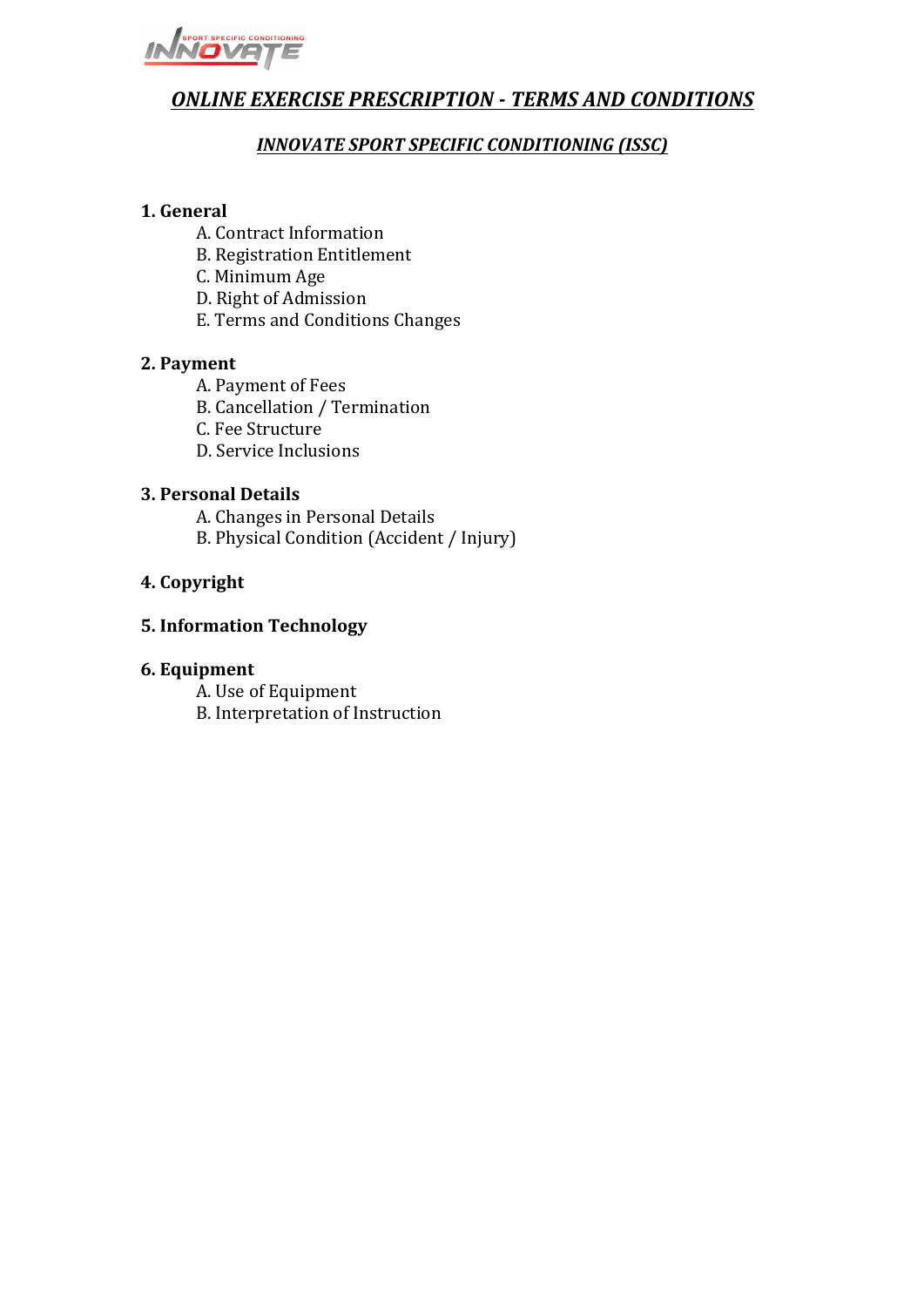

# $1<sup>1</sup>$ **GENERAL**

#### **A.**

# **Contract Information**

A contract arises between yourself and Innovate Sport Specific Conditioning (ISSC), once registration and payment has been made for services. It is important that the terms of the contract between yourself and ISSC are clear, and for this reason if there is any conflict with what is stated with this information and anything you have been told by a coach / facilitator / administrator or over the telephone, via email or face to face, these terms and conditions will prevail. Failure by ISSC to enforce any of the stated rights at any time for any period shall not be construed as a waiver of those rights.

#### **B.**

# **Registration Entitlement**

As a registered ISSC athlete you are instructed to follow the exercise prescription that has been individually and specifically designed for you. Information gathered regarding training load management / injury history / level of athletic competence / rate of progression / strength and conditioning history is used to develop a prescription appropriate to each individual's goals and individual requirements. Training completed which is additional to the prescribed exercise, is completed at the athlete's own risk and ISSC is not held responsible for any injury or accident outside of the prescribed parameters.

# **C.**

#### **Minimum Age**

There is no minimum age for athlete registration. Parameters are put into place to cater for every individual and their level of athletic competence and training history. A full history is conducted prior to the athlete starting with the online programming, where athletes have the expectation to divulge all required information prior to an appropriate exercise prescription.

# **D.**

# **Right of Admission**

ISSC reserves the right to refuse the registration of any athlete based on the grounds of an inappropriate ability to complete the training program safely. ISSC will review all aspects of the training and physical history for each athlete and where appropriate, advise the athlete of a course of action prior to commencement of the ISSC training program. ISSC reserves the right to request a medical certificate from the appropriate allied health professional prior to commencement of the program to ensure the utmost safety for the initiation of the training program.

# **E.**

# **Terms and Conditions Changes**

ISSC reserves the right to make changes to the terms and conditions at any time. It is the athlete / client's responsibility to refer to changes which may occur.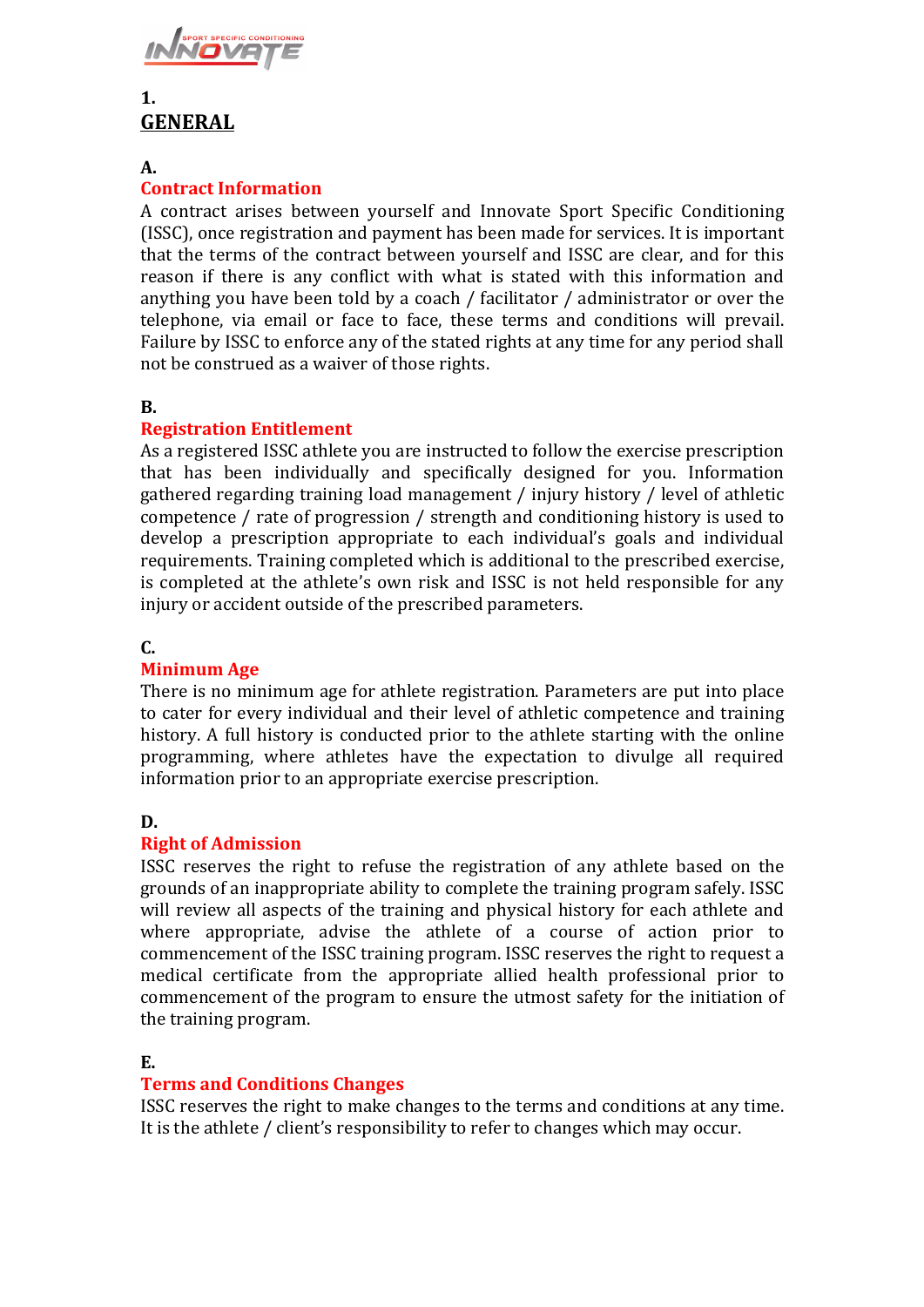

# **2. PAYMENT**

**A.** 

#### **Payment of Fees**

- Fees will be paid in full prior to providing the athlete with the exercise prescription. The specific fee for service will vary depending on the length of training period which the athlete requests. Athletes will be notified of the specific fee via email.
- The athlete will receive the exercise prescription service within 5 working days of the full fee payment. Time is required to prepare the service package for the client to a high standard and include specific individuality and sport specific variables based on client history.

#### **B.**

# **Cancellation / Termination**

- ISSC reserves the right to terminate training services for one or more of the following reasons:
	- $\circ$  Poor athlete adherence to the program.
	- $\circ$  Not following training advice of the ISSC staff.
	- $\circ$  Completing additional exercise programming against the better judgment of the ISSC staff.
	- $\circ$  Safety concerns due to the athlete's health, which may already occur prior to the commencement of the program, or during the commencement of the program.
	- $\circ$  Any other occasion where the ISSC staff deems there is a potential safety concern the athlete/s health during completion of the program.
	- $\circ$  The sharing of individually designed exercise prescription, where a second party may have health issues not known by ISSC staff, and are not considered in the exercise prescription process.

# **C.**

# **Fee Structure**

- Training fees are calculated per week at a rate of \$42.00 AU (Premium online program), or \$54.00 (Premium *PLUS* online program)
- Training packages exist over  $12 \& 24$  week periods, where training fees are due ahead of time in 6 weeks blocks up front.
- The fee is to be paid to ISSC, prior to gaining access to programming. This fee will be due for payment prior to the  $1/6/12/18$  week stages of programming. (Exact account details given upon request).
- The athlete will be sent an invoice 2 weeks prior to the due date, where the amount is due prior to commencement of the next stage of programming.
- The athlete can elect to pay installments ahead of time, via communication with ISSC staff.
- Once a receipt of payment is sent to ISSC and received, the athlete will be notified and the prescription process will begin. (As mentioned in section 2A, a period of up to 5 days may exist for the prescription process to occur.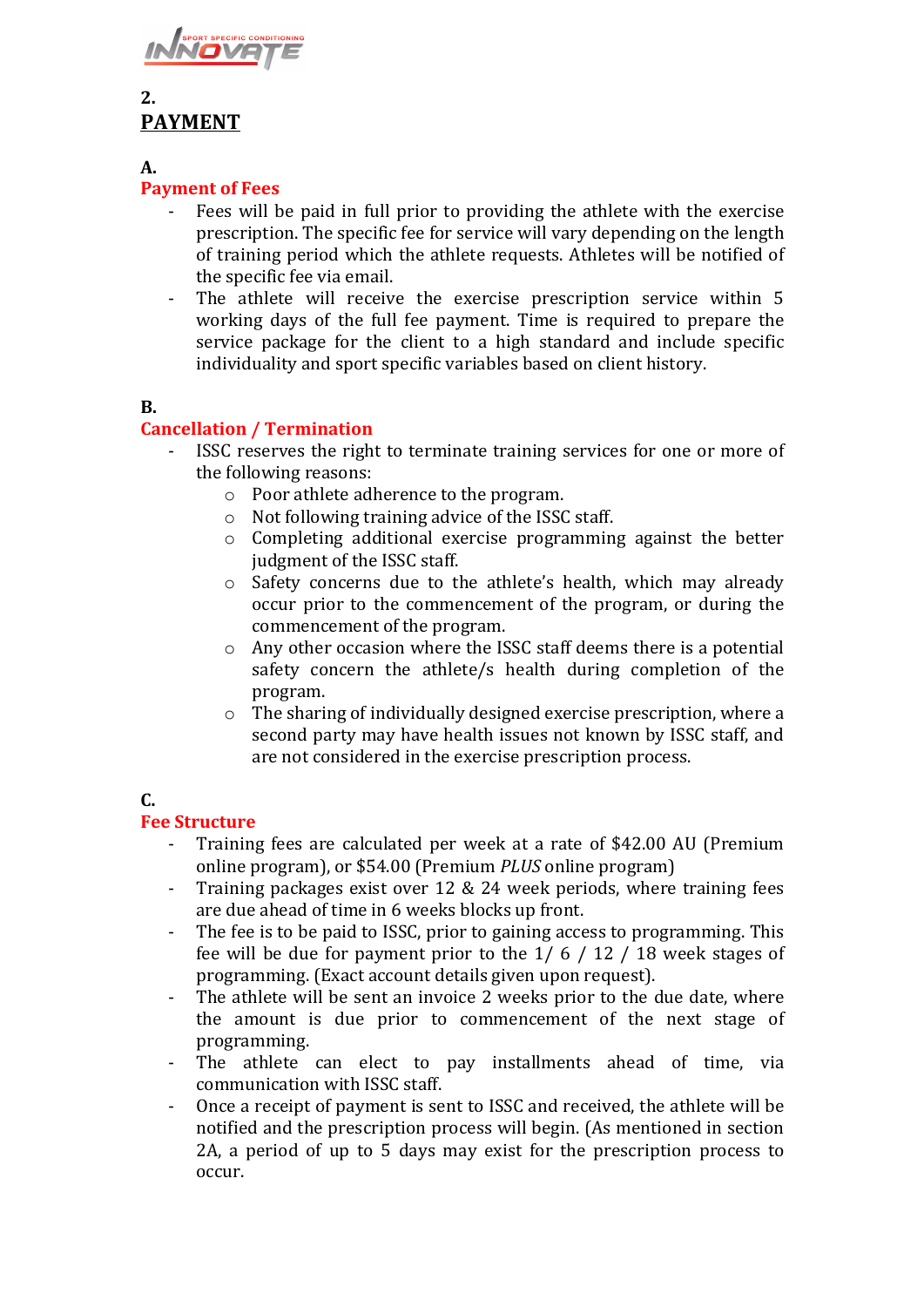

Exercise prescription will be written for each 6 week block at a time, due to the nature of variability / individual specifics / statistical information / progression rates  $\ell$  individual coordination  $\ell$  athlete adherence  $\ell$  athlete coherence / athlete ability with individual athletes.

#### **D.**

# **Service Inclusions**

The following service inclusions apply to all registered online ISSC athletes:

- **Periodised plan** for the period of registered training.
- **Multiple exercise programs** covering high / moderate / low load resistance training / recovery programs / preparation programs. Programs are updated at a minimum of every 6 weeks.
- **Multiple methods of resistance training** are available to tailor to the athlete's individual needs. These will be devised based on the athlete's individual requirements at the time of initial assessment.
- **Evaluation of the multiple assessments** completed by the athlete. Assessment videos are available with a strict categorised scoring system devised to apply the most applicable individual training prescription for each athlete.
- **Visual coaching professional (VCP)** is the method in which exercise prescription is delivered. Athletes are given a subscription for the period of the training program, where they can access their individual program via computer and portable devices.
- **Exercise programs have individual videos** for every exercise prescribed, with explanations  $/$  muscle groups  $/$  tips  $/$  cautions  $/$  printing options available.
- **Online training diary functions** are available for every training session. Training diaries are customised for every athlete, to allow the most effective statistical analysis of training sessions.
- **Statistical analysis** of training loads / training monotony / training strain / training fatigue / is completed at the end of training week  $6/12/$ 18 / 24. This information provides the athlete with an analysis of their training program and variables, which can be manipulated for further programming. The information provides an insight into training efficiency and how to best manipulate the individual long-term program for increased efficiency. Comparisons are made with both individual variables and current age / competition / experience / injury normative data. (NB: Statistical analysis in only available after the individual athlete has completed all of the associated training diaries, where are required to develop the associated statistics. If diaries are not filled out in their entirety, the statistics will not be produced with the utmost efficiency).
	- $\circ$  Specific statistical analysis differs between the two package types. The Premium Package offers analysis of training load-fatigue. The Premium *PLUS* package offers load-monotony-strain analysis and training load-fatigue.
- **Coaching questions and assistance** available within work hours (Monday – Friday 9:00am – 5:00pm) via email / phone. ISSC staff will endeavor to assist wherever possible with questions/ further explanations of training related information if required.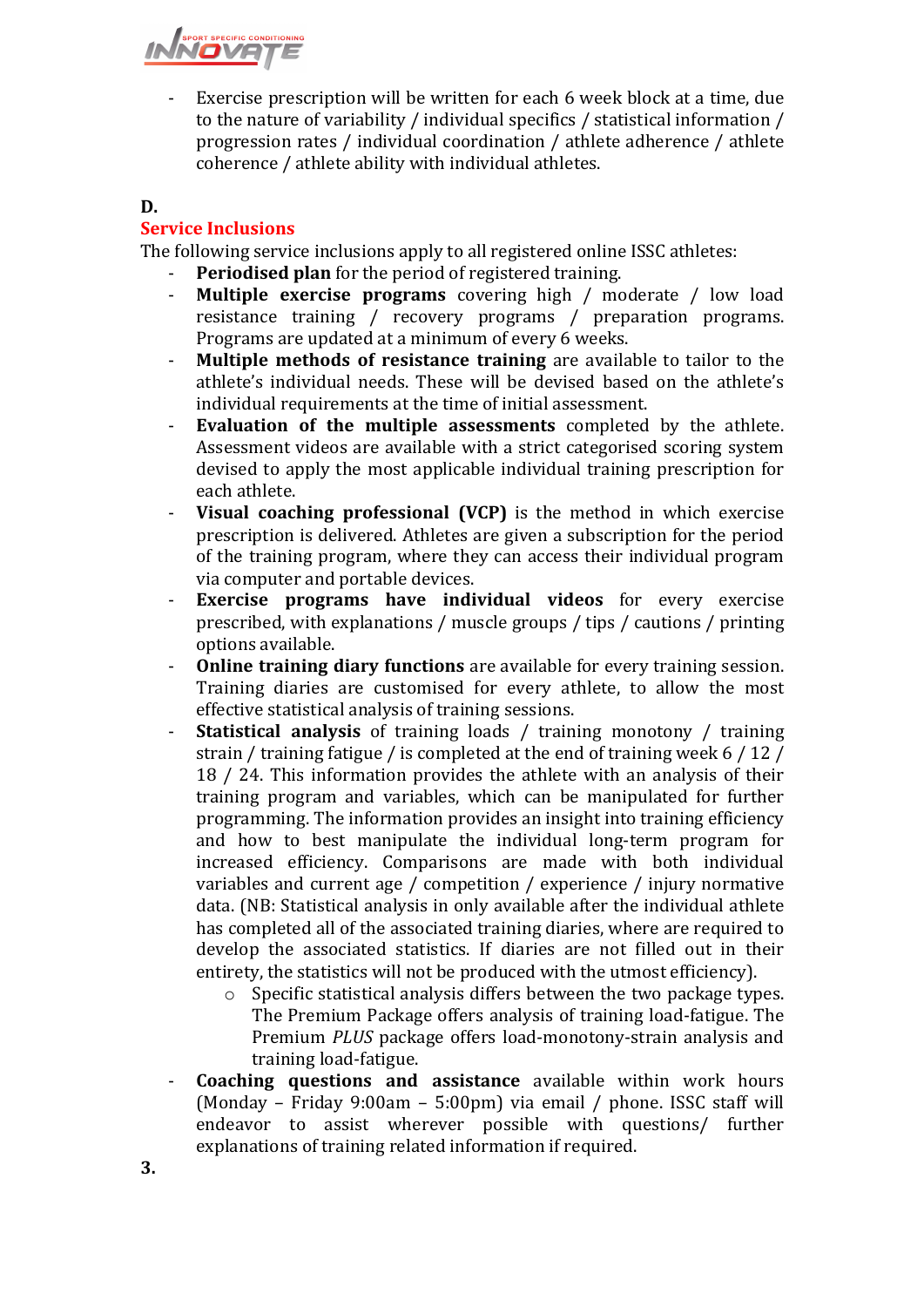

# **PERSONAL DETAILS**

#### **A.**

### **Change in Personal Details**

It is the athlete's responsibility to notify ISSC regarding any changes in personal details throughout the duration of the training program. These may include:

- Changes in training environment
- Changes in access to training resources / facilities
- Changes in coaching staff
- Changes in training timetable

#### **B.**

#### **Physical Condition (Accident / Injury)**

- All athletes are responsible for completing the initial athlete questionnaire in its entirety. The questionnaire and assessment process has been designed to provide the ISSC staff with all of the applicable information required to prescribe an effective training program. The more information provided in the most appropriate manner will allow ISSC staff to prescribe the most efficient program for the individual athlete. The program prescription takes injury (current / previous) into account where it is essential that the athlete provide all information requested in the questionnaire.
- If physical condition changes throughout the course of the training program, it is the athlete's responsibility to inform ISSC. Failure to do so may result in the cessation of ISSC services at the discretion of ISSC staff.
- If the athlete suffers an injury and fails to report it to ISSC staff, any / all further injury occurrences associated to the initial injury will negate any responsibility from ISSC.
- If the athlete fails to provide information regarding injury status (previous / current), and they are re-injured (same injury or associated injury  $\ell$  injury area) through the course of the training program, ISSC bears no responsibility. The athlete waivers the right to make any claim towards ISSC being responsible in this instance.
- If additional resistance training is completed during the course of completing an ISSC program (outside of the prescribed training), ISSC is not responsible for any injury that occurs during the course of the program.
- It is the responsibility of the athlete to report all training  $\ell$  competitions  $\ell$ events that occur at any place in time. Any additional training (of any type) that is completed by the athlete and not noted / known by ISSC staff is done so at the athlete's own risk and regardless of the training completed from ISSC, the athlete waivers any responsibility for injury from ISSC as the additional training was not known by ISSC staff.
- It is the expectation that the athlete will follow the exercise prescription guidelines, which are demonstrated by VCP software and ISSC staff. Any additional techniques or practices used by an athlete will be done so at their own risk.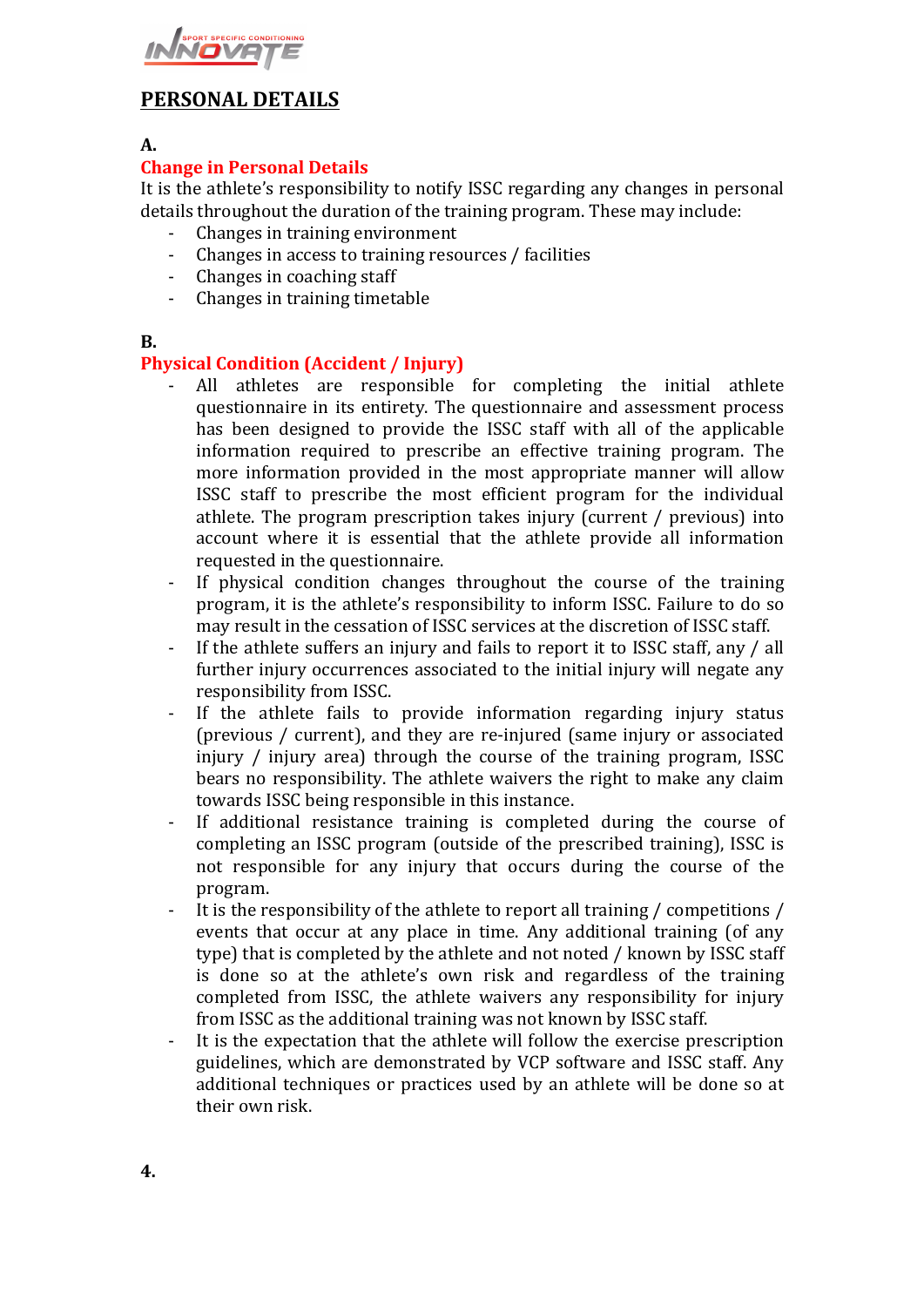

# **COPYRIGHT**

- Strict copyright applies to all ISSC prescribed programs.
- Any program written by ISSC, which is provided to an athlete is the sole property of ISSC.
- Reproduction of any program without strict permission from ISSC is strictly prohibited.
- Content from these programs cannot be used for any other training program, whether for personal or professional use without specific consent from ISSC. Programs and all their parameters are designed and written for each specific individual, where a significant safety issue arises from the unlawful copy and/or use of ISSC information for alternate exercise prescription.

#### **5.**

# **INFORMATION TECHNOLOGY**

- Access to exercise programs will be provided by ISSC.
- Access will be provided with the use of a username and password to access all exercise programs.
- Username and password design is not optional and will be provided to all athletes in completion by ISSC staff.
- Individual security of log on details is the athlete's responsibility. Any additional access of an athlete's program by any other individual is strictly prohibited.
- Availability of an internet connection and access to the internet are essential to view the training programs. An athlete can print the programs once they view them, however regular access is recommended as ISSC staff can make updates regularly. It is the athlete's responsibility to view any updates made to the training program at any point in time.

# **6. EQUIPMENT**

# **A.**

# **Use of Equipment**

- It is the expectation of the athlete to view each of the exercises from the videos provided and simulate the technique completed in each instructional video.
- Exact brand and type of equipment will vary in each facility, where it is the athlete's responsibility to view and best simulate the instruction given.
- In the instance where an athlete does not have access to a particular piece of equipment used in an instructional video, the athlete can ask for an alternative exercise and  $/$  or ask for a method to complete the same exercise with a different piece of equipment.